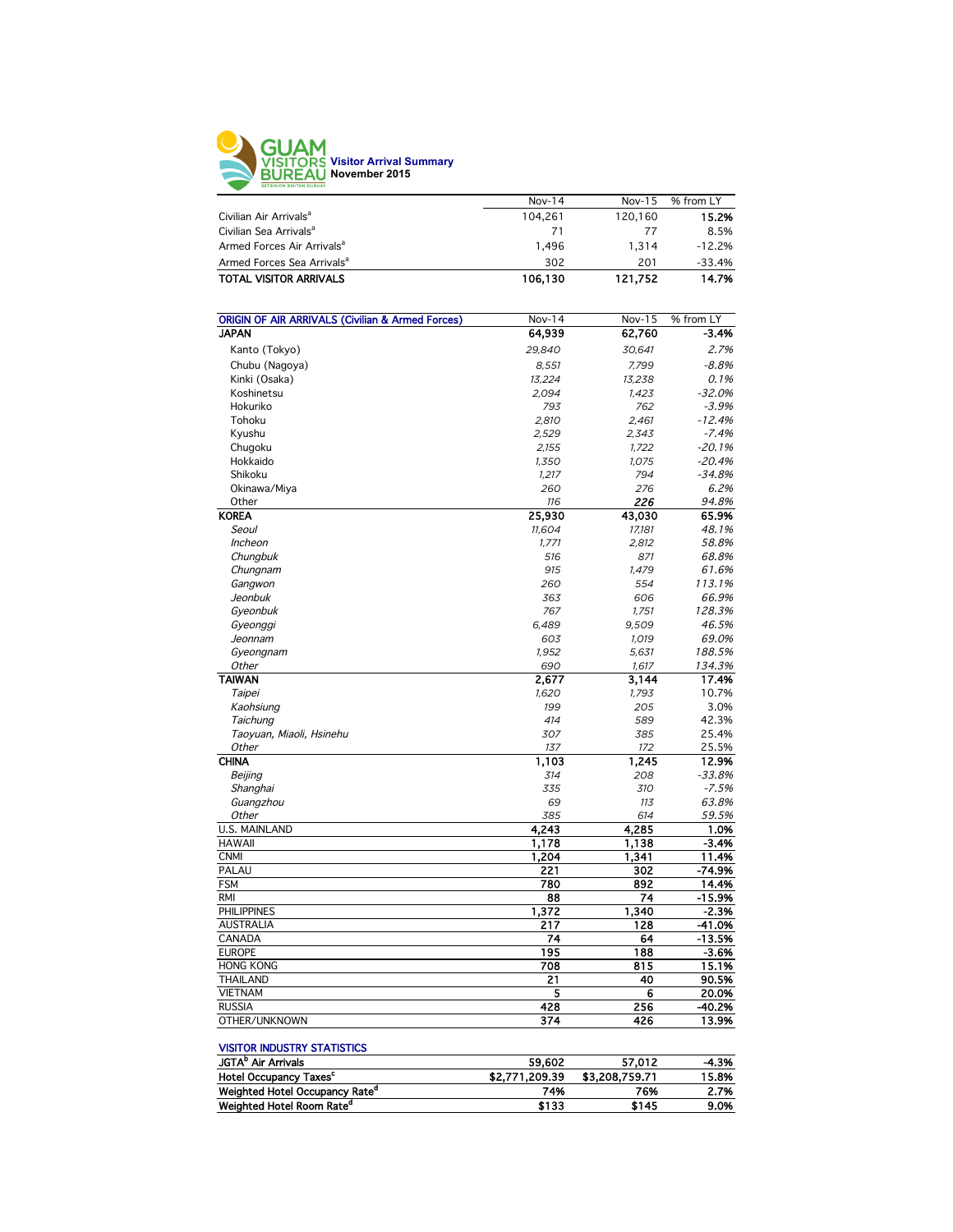# **Guam Visitors Bureau November 2015 Visitor Arrival Summary**

**Calendar Year-to-Date 2014/15 • Fiscal Year-to-Date 2015/16** 

|                                                                      | <b>CYTD 2014</b>             | <b>CYTD 2015</b>             |                   | <b>FYTD 2015</b>           | <b>FYTD 2016</b>           |                    |
|----------------------------------------------------------------------|------------------------------|------------------------------|-------------------|----------------------------|----------------------------|--------------------|
| Air Arrivals <sup>a</sup>                                            | (Jan - Nov '14)<br>1,212,470 | (Jan - Nov '15)<br>1,268,610 | % from LY<br>4.6% | (Oct - Nov '14)<br>206,669 | (Oct - Nov '15)<br>232,442 | % from LY<br>12.5% |
|                                                                      |                              |                              |                   |                            |                            |                    |
| Sea Arrivals <sup>a</sup><br><b>TOTAL VISITOR ARRIVALS</b>           | 10,769<br>1,223,239          | 8,021<br>1,276,631           | $-25.5%$<br>4.4%  | 3,422<br>210,091           | 1,602<br>234,044           | $-53.2%$<br>11.4%  |
|                                                                      |                              |                              |                   |                            |                            |                    |
|                                                                      | <b>CYTD 2014</b>             | <b>CYTD 2015</b>             |                   | <b>FYTD 2015</b>           | <b>FYTD 2016</b>           |                    |
| <b>ORIGIN OF AIR ARRIVALS (Civilian &amp; Armed Forces)</b>          | (Jan - Nov '14)              | (Jan - Nov '15)              | % from LY         | (Oct - Nov '14)            | (Oct - Nov '15)            | % from LY          |
| <b>JAPAN</b>                                                         | 741,380                      | 705,143                      | -4.9%             | 125,576                    | 120,790                    | $-3.8%$            |
| Kanto (Tokyo)                                                        | 356,471                      | 349,950                      | $-1.8%$           | 58,729                     | 60,555                     | 3.1%               |
| Chubu (Nagoya)                                                       | 98,957                       | 94,886                       | $-4.1%$           | 16,891                     | 15,175                     | $-10.2%$           |
| Kinki (Osaka)                                                        | 141,575                      | 135,858                      | $-4.0%$           | 24,650                     | 23,865                     | $-3.2%$            |
| Koshinetsu                                                           | 18,472                       | 15,332                       | $-17.0%$          | 3,770                      | 2,850                      | $-24.4%$           |
| Hokuriko                                                             | 10,496                       | 9,117                        | $-13.1%$          | 1,588                      | 1,586                      | $-0.1%$            |
| Tohoku                                                               | 24,656                       | 22,185                       | $-10.0%$          | 4,886                      | 4,294                      | $-12.1%$           |
| Kyushu                                                               | 31,473                       | 31,384                       | $-0.3%$           | 4,751                      | 4,762                      | 0.2%               |
| Chugoku                                                              | 22,606                       | 19,083                       | $-15.6%$          | 4,584                      | 3,261                      | $-28.9%$           |
| Hokkaido                                                             | 14,501                       | 12,250                       | $-15.5%$          | 2,436                      | 1,940                      | $-20.4%$           |
| Shikoku                                                              | 10,367                       | 9,082                        | $-12.4%$          | 2,044                      | 1,535                      | $-24.9%$           |
| Okinawa/Miya                                                         | 4,300                        | 3,841                        | $-10.7%$          | 616                        | 561                        | $-8.9%$            |
| Other                                                                | 7,506                        | 2,175                        | $-71.0%$          | 631                        | 406                        | $-35.7%$           |
| <b>KOREA</b>                                                         | 275,703                      | 381,761                      | 38.5%             | 50,353                     | 80,336                     | 59.5%              |
| Seoul                                                                | 128,511                      | 163,585                      | 27.3%             | 22,105                     | 32,132                     | 45.4%              |
| Incheon                                                              | 17,262                       | 23,418                       | 35.7%             | 3,433                      | 4,913                      | 43.1%              |
| Chungbuk                                                             | 4,576                        | 6,335                        | 38.4%             | 909                        | 1,528                      | 68.1%              |
| Chungnam                                                             | 9,815                        | 13,378                       | 36.3%             | 1,885                      | 2,992                      | 58.7%              |
| Gangwon                                                              | 2,907                        | 4,446                        | 52.9%             | 574                        | 1,014                      | 76.7%              |
| Jeonbuk                                                              | 3,920                        | 5,565                        | 42.0%             | 729                        | 1,127                      | 54.6%              |
| Gyeonbuk                                                             | 8,989                        | 14,162                       | 57.5%             | 1,625                      | 3,304                      | 103.3%             |
| Gyeonggi                                                             | 62,141                       | 82,246                       | 32.4%             | 12,237                     | 17,504                     | 43.0%              |
| Jeonnam                                                              | 5,897                        | 8,602                        | 45.9%             | 1,202                      | 1,896                      | 57.7%              |
| Gyeongnam                                                            | 21,250                       | 46,489                       | 118.8%            | 4,073                      | 10,978                     | 169.5%             |
| Other                                                                | 10,435                       | 13,535                       | 29.7%             | 1,581                      | 2,948                      | 86.5%              |
| <b>TAIWAN</b>                                                        | 46,066                       | 39,071                       | $-15.2%$          | 6,066                      | 5,892                      | $-2.9%$            |
| Taipei                                                               | 25,559                       | 21,041                       | $-17.7%$          | 3,648                      | 3,244                      | $-11.1%$           |
| Kaohsiung                                                            | 2,897                        | 2,701                        | $-6.8%$           | 381                        | 382                        | 0.3%               |
| Taichung                                                             | 8,078                        | 7,294                        | $-9.7%$           | 1,050                      | 1,059                      | 0.9%               |
| Taoyuan, Miaoli, Hsinehu                                             | 5,965                        | 5,251                        | $-12.0%$          | 673                        | 846                        | 25.7%              |
| Other                                                                | 3,567                        | 2,784                        | $-22.0%$          | 314                        | 361                        | 15.0%              |
| <b>CHINA</b>                                                         | 14,751                       | 22,604                       | 53.2%             | 3,007                      | 3,551                      | 18.1%              |
| Beijing                                                              | 4,736                        | 5,374                        | 13.5%             | 777                        | 725                        | $-6.7%$            |
| Shanghai                                                             | 3,349                        | 5,866                        | 75.2%             | 873                        | 920                        | 5.4%               |
| Guangzhou                                                            | 1,144                        | 1,364                        | 19.2%             | 222                        | 255                        | 14.9%              |
| Other                                                                | 5,522                        | 10,000                       | 81.1%             | 1,135                      | 1,651                      | 45.5%              |
| <b>U.S. MAINLAND</b>                                                 | 50,572                       | 51,327                       | 1.5%              | 8,472                      | 8,302                      | $-2.0%$            |
| <b>HAWAII</b>                                                        | 12,560                       | 12,359                       | $-1.6%$           | 2,323                      | 2,065                      | $-11.1%$           |
| <b>CNMI</b>                                                          | 13,489                       | 12,787                       | $-5.2%$           | 2,224                      | 2,526                      | 13.6%              |
| PALAU                                                                | 2,749                        | 3,499                        | 27.3%             | 492                        | 956                        | 94.3%              |
| <b>FSM</b>                                                           | 8,433                        | 8,859                        | 5.1%              | 1,510                      | 1,700                      | 12.6%              |
| <b>RMI</b>                                                           | 772                          | 803                          | 4.0%              | 151                        | 133                        | $-11.9%$           |
| <b>PHILIPPINES</b>                                                   | 10,814                       | 11,013                       | 1.8%              | 2,660                      | 2,660                      | 0.0%               |
| AUSTRALIA                                                            | 3,579                        | 2,520                        | -29.6%            | 514                        | 332                        | -35.4%             |
| CANADA                                                               | 750                          | 831                          | 10.8%             | 136                        | 129                        | $-5.1%$            |
| <b>EUROPE</b>                                                        | 1,655                        | 1,508                        | $-8.9%$           | 310                        | 339                        | 9.4%               |
| <b>HONG KONG</b>                                                     | 7,208                        | 7,288                        | 1.1%              | 1,304                      | 1,401                      | 7.4%               |
| <b>THAILAND</b>                                                      | 362                          | 463                          | 27.9%             | 47                         | 73                         | 55.3%              |
| <b>VIETNAM</b>                                                       | 95                           | 163                          | 71.6%             | 20                         | 28                         | 40.0%              |
| <b>RUSSIA</b>                                                        | 15,790                       | 2,677                        | $-83.0%$          | 802                        | 443                        | -44.8%             |
| OTHER/UNKNOWN                                                        | 5,742                        | 3,934                        | $-31.5%$          | 702                        | 786                        | 12.0%              |
|                                                                      |                              |                              |                   |                            |                            |                    |
| <b>VISITOR INDUSTRY STATISTICS</b><br>JGTA <sup>b</sup> Air Arrivals | 657,216                      |                              | $-5.8%$           |                            |                            |                    |
| Hotel Occupancy Taxes <sup>c</sup>                                   | \$33,682,498.16              | 619,070<br>\$34,844,141.41   | 3.4%              | 115,075<br>\$5,548,162.88  | 109,898<br>\$6,268,882.98  | -4.5%<br>13.0%     |
| Weighted Hotel Occupancy Rate <sup>d</sup>                           | 77%                          | 76%                          | $-1.3%$           | 75%                        | 74%                        | $-1.3%$            |
|                                                                      |                              |                              |                   |                            |                            |                    |

Weighted Hotel Room Rate<sup>d</sup> \$147 \$158 7.5% \$135 \$147 8.9% Note: CYTD is Calendar Year-to-Date and FYTD is Fiscal Year-to-Date. 2012/3 visitor arrivals may exclude Armed Forces sea arrival statistics and may not be comparable to figures last year. Visitor statistics will be updated once the data is made available. Armed Forces sea arrivals exclude HP (home ported) or MSC (military sea command) personnel. Source: °Civilian air & sea arrivals. Customs Declaration<br>Forms, Customs & Quaran

Government of Guam dGuam Hotel & Restaurant Association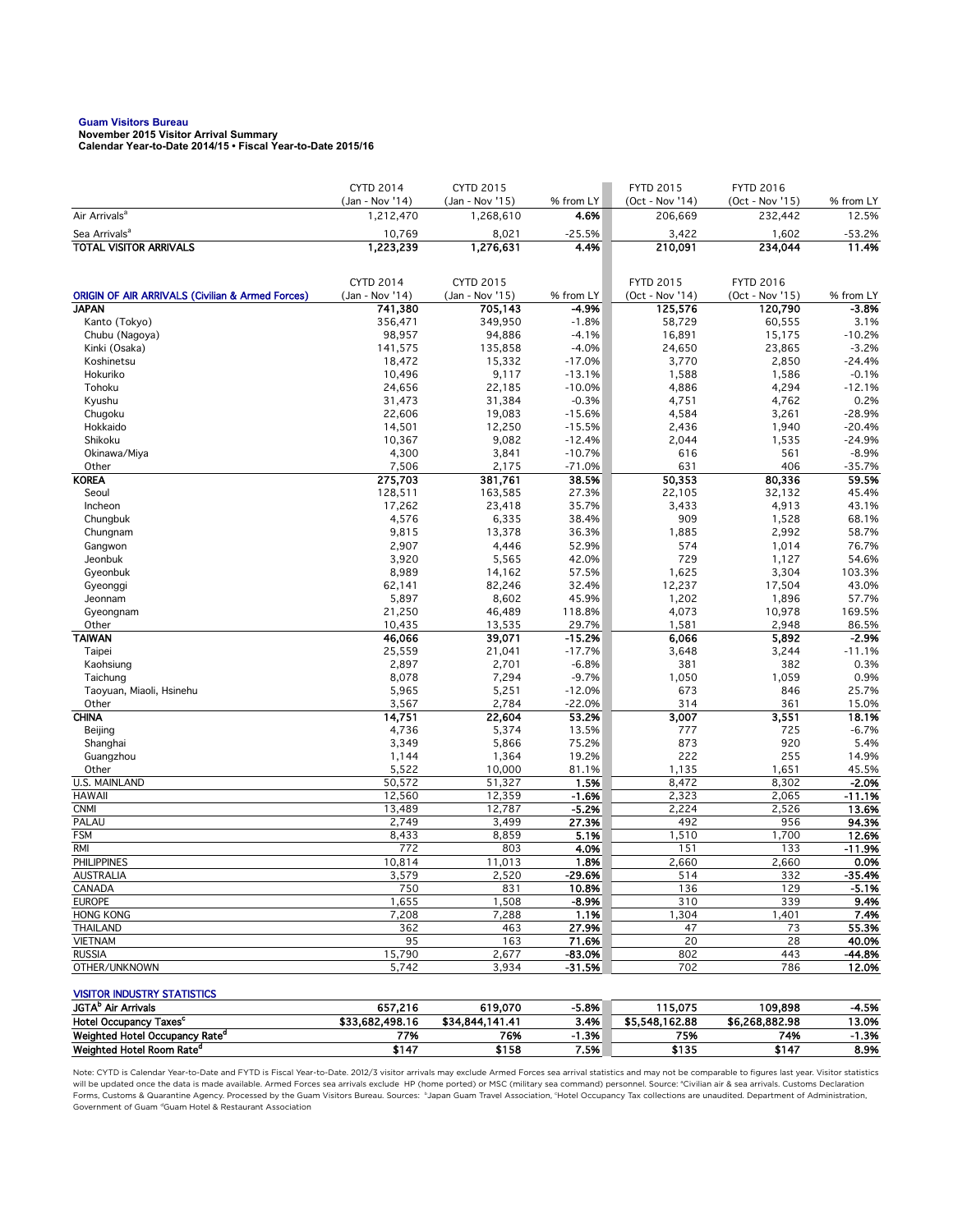

#### DAILY ARRIVAL SUMMARY NOVEMBER 2015

| <b>NOVEMBER</b>       |                          | $\overline{2}$  | $\overline{\mathbf{3}}$ | 4'                       | <b>5'</b>                | 6.                       |                          | 8 <sup>r</sup>           | 9.                       | 10    | 11'                      | 12              | 13                       | 14.                      | 15              | 16                       | <b>Total</b>    |
|-----------------------|--------------------------|-----------------|-------------------------|--------------------------|--------------------------|--------------------------|--------------------------|--------------------------|--------------------------|-------|--------------------------|-----------------|--------------------------|--------------------------|-----------------|--------------------------|-----------------|
|                       | <b>Sun</b>               | Mon             | <b>Tue</b>              | Wed                      | Thu                      | Fri                      | Sat                      | Sun                      | Mon                      | Tue   | Wed                      | Thu             | Fri                      | Sat                      | Sun             | Mon                      | (Nov 1-16)      |
| <b>TOTAL CIV' AIR</b> | 4,205                    | 3,445           | 3,506                   | 3,347                    | 3,658                    | 3,657                    | 3,788                    | 4,505                    | 3,842                    | 3,419 | 4,004                    | 4,323           | 4,355                    | 4,052                    | 4,512           | 4,417                    | 63,035          |
| Japan                 | 2,310                    | 1,733           | 2,142                   | 1,565                    | 1,715                    | 1,886                    | 2,108                    | 2,515                    | 2,085                    | 1,973 | 2,041                    | 2,337           | 2,396                    | 2,283                    | 2,230           | 2.363                    | 33,682          |
| Korea                 | 1,369                    | 1,372           | 896                     | 1,201                    | 1,546                    | ,487                     | 1,163                    | ,420                     | l,435                    | 1.045 | 1,328                    | .595            | .587                     | .298                     | 1.482           | 1.610                    | 21,834          |
| Taiwan                | 98                       |                 |                         | 293                      | $\overline{\phantom{a}}$ | 89                       | 2                        | 193                      | 4                        | 2     | 348                      | 5               | 143                      | 2                        | 281             | 2                        | 1,464           |
| China, P.R.C.         | 31                       | 52              | 19                      |                          | 11                       | 5                        | 43                       | 34                       | 62                       | 46    | 25                       | $\overline{76}$ | 27                       | 45                       | 98              | 91                       | 672             |
| U.S. Mainland         | 126                      | 119             | 157                     | 108                      | 99                       | $\overline{73}$          | 114                      | 119                      | 108                      | 130   | 123                      | $\overline{92}$ | 83                       | 147                      | 174             | 115                      | 1,887           |
| Hawaii)               | 64                       | $\overline{20}$ | 64                      | 44                       | $\overline{22}$          | 15                       | $\overline{57}$          | 32                       | $\overline{26}$          | 17    | $\overline{25}$          | 31              | 9                        | 41                       | 73              | $\overline{73}$          | 613             |
| <b>CNMI</b>           | 15                       | 26              | 37                      | 35                       | 52                       | 64                       | 45                       | 37                       | 30                       | 21    | 26                       | 21              | 68                       | 31                       | 34              | 53                       | 595             |
| Palau                 | $\overline{ }$           | 15              | 10                      | 10 <sup>°</sup>          | 5                        |                          | 28                       | $\overline{\phantom{a}}$ | 8                        | 3     | 6                        | 2               | 11                       | 18                       |                 | 19                       | 144             |
| <b>FSM</b>            | $\overline{36}$          | $\overline{38}$ | 47                      | 12                       | 31                       | $\overline{ }$           | 34                       | 40                       | 29                       | 47    | 32                       | $\overline{35}$ | 5                        | 39                       | $\overline{25}$ | 20                       | 477             |
| <b>RMI</b>            | 2                        | 3               | 8                       | $\overline{\phantom{0}}$ | $\overline{ }$           |                          | $\overline{\phantom{a}}$ | 2                        | $\overline{\phantom{0}}$ | 4     | $\overline{\phantom{a}}$ | 4               | $\overline{a}$           | 2                        | 3               |                          | $\overline{36}$ |
| Philippines           | $\overline{32}$          | 15              | 43                      | 25                       | 37                       | 6                        | 54                       | 21                       | 16                       | 31    | 20                       | 53              | 6                        | 54                       | 42              | 39                       | 494             |
| Australia             | 9                        | 11              | 3                       | 4                        | $\overline{A}$           | 4                        | $\overline{ }$           | 6                        |                          | 6     |                          |                 |                          |                          | 3               |                          | 67              |
| <b>Canada</b>         | $\overline{\phantom{0}}$ | $\overline{ }$  | 5                       |                          | 3                        |                          | $\overline{\phantom{a}}$ | 3                        | 6                        |       | $\overline{\phantom{0}}$ |                 | $\sim$                   |                          | 3               |                          | $\overline{33}$ |
| Europe                | 12                       | $\overline{ }$  | 10                      | 4                        | 8                        |                          | 5                        | $\overline{\mathcal{A}}$ | 8                        | 8     | 5                        | 2               | 4                        | 19                       | 8               | $\overline{\phantom{0}}$ | 112             |
| Hong Kong             | 31                       | 4               | 38                      | 3                        | 92                       | 2                        | 88                       | 56                       | $\overline{4}$           | 48    | 3                        | 37              |                          | 42                       | 16              | $\overline{ }$           | 472             |
| Thailand              |                          | 2               |                         |                          | $\overline{2}$           | $\overline{\phantom{a}}$ |                          | $\overline{\phantom{0}}$ |                          | 2     | 3                        |                 |                          |                          |                 |                          | $\overline{16}$ |
| Vietnam               | $\overline{\phantom{0}}$ |                 |                         |                          | $\overline{2}$           |                          | $\overline{\phantom{0}}$ | $\sim$                   | $\overline{\phantom{0}}$ |       | $\overline{\phantom{0}}$ |                 | $\overline{\phantom{0}}$ | $\sim$                   |                 |                          | 4               |
| Russia                | 52                       | 12              | 11                      | 3                        | 6                        | 5                        | 12                       | 8                        | $\overline{ }$           | 14    | 11                       | 6               | $\overline{ }$           | $\overline{\phantom{0}}$ | 11              | -                        | 165             |
| Other                 | 10                       | 8               | 14                      | 32                       | 16                       | 9                        | 27                       | 15                       | 13                       | 21    | $\overline{ }$           | 25              | $\overline{\phantom{0}}$ | 29                       | 27              | 8                        | 268             |

*Note: November 2015 daily arrivals reflect Civilian Air arrivals only. Source: Guam Customs Declaration Forms, Customs & Quarantine Agency. Processed by the Guam Visitors Bureau.*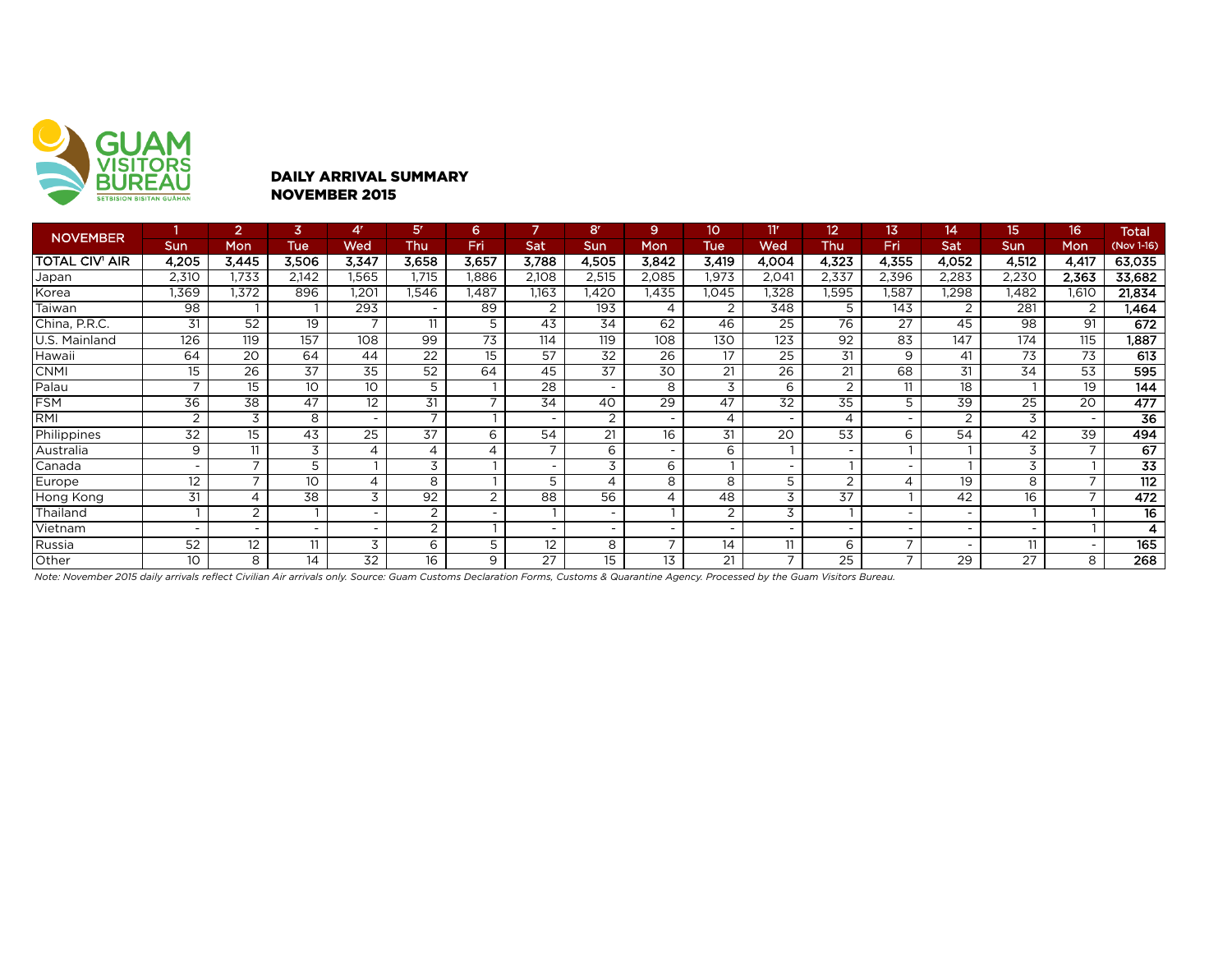

### DAILY ARRIVAL SUMMARY NOVEMBER 2015

| <b>NOVEMBER</b>       | 17 <sup>r</sup>          | 18 <sup>r</sup>          | 19    | 20                       | 21                       | 22                       | 23              | 24         | 25                       | 26                       | 27                       | 28                           | 29                       | 30                       | <b>Total</b>     |
|-----------------------|--------------------------|--------------------------|-------|--------------------------|--------------------------|--------------------------|-----------------|------------|--------------------------|--------------------------|--------------------------|------------------------------|--------------------------|--------------------------|------------------|
|                       | Tue                      | Wed                      | Thu   | Fri                      | Sat                      | Sun                      | Mon             | <b>Tue</b> | Wed                      | Thu                      | Fri                      | Sat                          | <b>Sun</b>               | Mon                      |                  |
| <b>TOTAL CIV' AIR</b> | 3,785                    | 3,888                    | 4,328 | 4,354                    | 4,074                    | 4,448                    | 4,148           | 3,866      | 4,192                    | 4,148                    | 4,242                    | 4,030                        | 4,120                    | 3,502                    | 120,160          |
| Japan                 | 2,272                    | 1,981                    | 2,308 | 2,097                    | 2,287                    | 2,272                    | 2,082           | 2,079      | 1,977                    | .834                     | 2,058                    | 1,999                        | 1,829                    | .626                     | 62,383           |
| Korea                 | 1,055                    | 1,321                    | 1,710 | 1.711                    | 1,386                    | .593                     | 1,701           | ,208       | .360                     | 1,731                    | 1.747                    | 1,516                        | .590                     | .567                     | 43,030           |
| Taiwan                | 89                       | 371                      | 2     | 154                      |                          | 180                      | 10 <sup>°</sup> | 58         | 385                      | 4                        | 146                      | 4                            | 273                      | 4                        | 3,144            |
| China, P.R.C.         | 22                       | 21                       | 39    | 55                       | 53                       | 37                       | 82              | 68         | 14                       | 26                       | 49                       | 27                           | 32                       | 44                       | 1,241            |
| U.S. Mainland         | 131                      | 84                       | 89    | 174                      | 122                      | 146                      | 91              | 163        | 112                      | 86                       | 59                       | 109                          | 154                      | 86                       | 3,493            |
| Hawaii                | 26                       | 27                       | 12    | 29                       | 25                       | 23                       | 22              | 30         | 28                       | 21                       | ⇁                        | 24                           | 71                       | 51                       | ,009             |
| <b>CNMI</b>           | 32                       | 36                       | 61    | 55                       | 18                       | $\overline{22}$          | 45              | 52         | 123                      | 105                      | 92                       | 36                           | 25                       | 44                       | 1,341            |
| Palau                 | 10                       | 8                        | 5     | 15                       | 10                       | 3                        | 16              | 6          | 13                       | 31                       | 8                        | 11                           | 6                        | 16                       | 302              |
| <b>FSM</b>            | 38                       | 15                       | 17    | 9                        | 34                       | 20                       | 40              | 53         | 28                       | 41                       | 5                        | 57                           | 33                       | 25                       | 892              |
| RMI                   | 6                        | $\overline{\phantom{a}}$ | 5     |                          | 6                        | 2                        | 4               |            | 3                        | 4                        |                          | 4                            |                          |                          | 74               |
| Philippines           | 27                       |                          | 12    | 23                       | 62                       | 45                       | 28              | 63         | 131                      | 188                      | 54                       | 165                          | 34                       | 13                       | 1,340            |
| Australia             | 2                        | $\overline{\phantom{a}}$ | 2     | 8                        | 5                        |                          |                 | 3          | $\overline{2}$           | 8                        |                          | 3                            | 16                       | 3                        | $\overline{128}$ |
| Canada                | 6                        | -                        |       | 3                        | $\overline{\phantom{a}}$ | 9                        | $\sim$          | 3          | $\overline{2}$           | 4                        |                          | $\qquad \qquad \blacksquare$ |                          |                          | 64               |
| Europe                | $\overline{\phantom{a}}$ |                          | 6     | 3                        | 14                       | 6                        | 3               | ⇁          | $\overline{2}$           | 9                        | 6                        | 4                            | 4                        | 4                        | $\overline{188}$ |
| Hong Kong             | 40                       | 3                        | 47    |                          | 33                       | 60                       |                 | 36         | 3                        | 39                       |                          | 51                           | 30                       |                          | 815              |
| Thailand              | $\overline{\phantom{a}}$ | $\overline{\phantom{0}}$ |       |                          | 10                       |                          | 2               | 2          |                          | 4                        |                          | 2                            |                          |                          | 40               |
| Vietnam               |                          | $\overline{\phantom{a}}$ |       | $\overline{\phantom{a}}$ | $\overline{\phantom{a}}$ | $\overline{\phantom{0}}$ | $\sim$          |            |                          | $\overline{\phantom{a}}$ |                          | $\overline{\phantom{0}}$     | $\overline{\phantom{a}}$ | $\overline{\phantom{a}}$ | 6                |
| Russia                | 10                       | $\overline{\phantom{a}}$ | 2     | 11                       | 4                        | 13                       | 8               | 16         | 2                        | 5                        |                          | -                            | ⇁                        | 5                        | 256              |
| Other                 | 11                       | 12                       | 8     | 6                        | 5                        | 9                        | 12              | 18         | $\overline{\phantom{0}}$ | 8                        | $\overline{\phantom{a}}$ | 18                           | 13                       | 12                       | 414              |

*Note: November 2015 daily arrivals reflect Civilian Air arrivals only. Source: Guam Customs Declaration Forms, Customs & Quarantine Agency. Processed by the Guam Visitors Bureau.*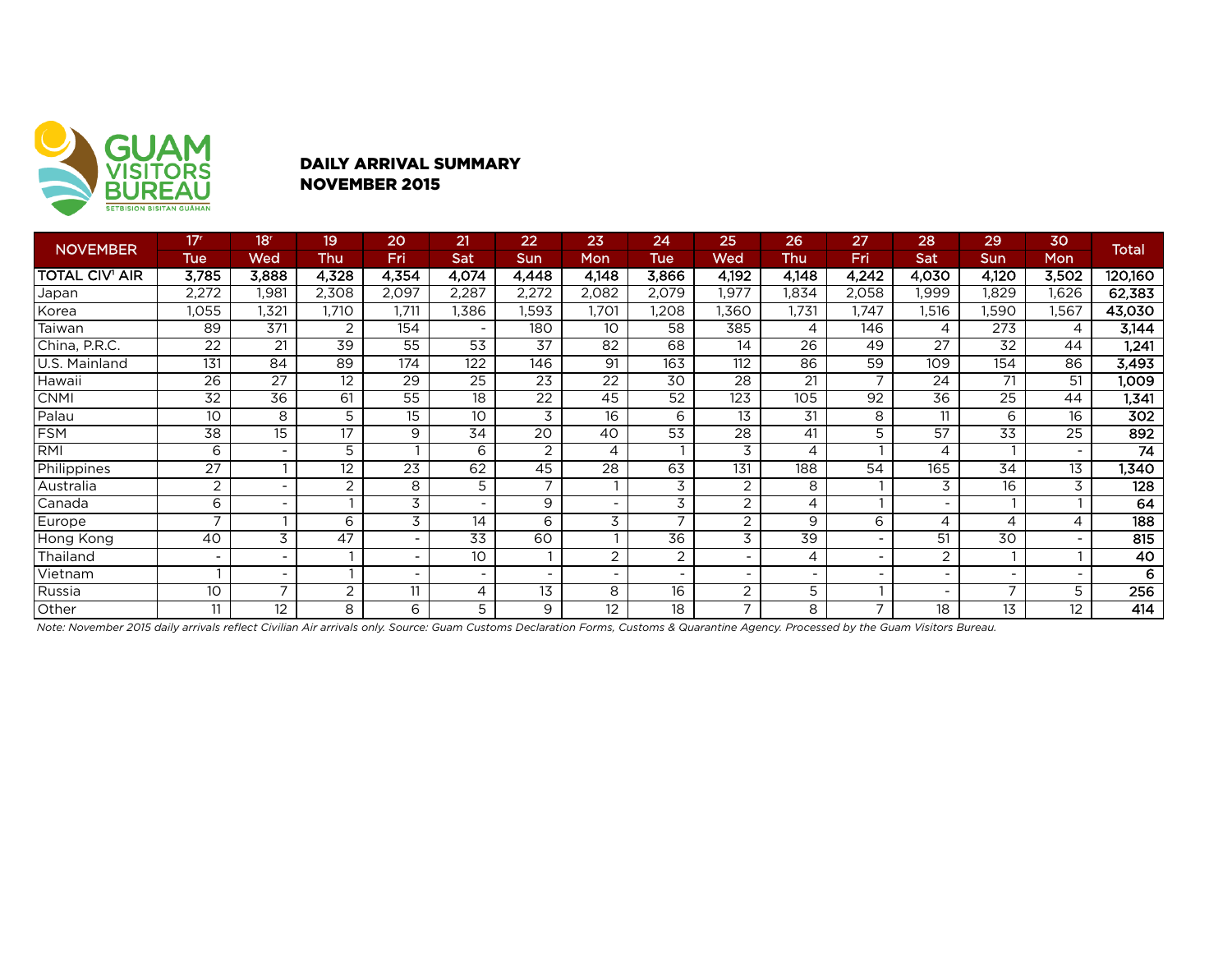

## DAILY ARRIVAL COMPARISON NOVEMBER 2015

|                 | 2014   |        |              |        | 2015   |              | % chg from LY |         |              |  |
|-----------------|--------|--------|--------------|--------|--------|--------------|---------------|---------|--------------|--|
| <b>NOVEMBER</b> | Japan  | Other  | <b>Total</b> | Japan  | Other  | <b>Total</b> | Japan         | Other   | <b>Total</b> |  |
| 1               | 2,223  | 1,235  | 3,458        | 2,310  | 1,895  | 4,205        | 3.91%         | 53.44%  | 21.60%       |  |
| $\overline{2}$  | 1,940  | 1,447  | 3,387        | 1,733  | 1,712  | 3,445        | $-10.67%$     | 18.31%  | 1.71%        |  |
| $\overline{3}$  | 2,088  | 1,075  | 3,163        | 2,142  | 1,364  | 3,506        | 2.59%         | 26.88%  | 10.84%       |  |
| 4 <sup>r</sup>  | 1,997  | 992    | 2,989        | 1,565  | 1,782  | 3,347        | $-21.63%$     | 79.64%  | 11.98%       |  |
| 5 <sup>r</sup>  | 1,813  | 1,280  | 3,093        | 1,715  | 1,943  | 3,658        | $-5.41%$      | 51.80%  | 18.27%       |  |
| 6               | 1,894  | 1,531  | 3,425        | 1,886  | 1,771  | 3,657        | $-0.42%$      | 15.68%  | 6.77%        |  |
| $\overline{7}$  | 2,382  | 1,224  | 3,606        | 2,108  | 1,680  | 3,788        | $-11.50%$     | 37.25%  | 5.05%        |  |
| 8 <sup>r</sup>  | 2,215  | 1,176  | 3,391        | 2,515  | 1,990  | 4,505        | 13.54%        | 69.22%  | 32.85%       |  |
| 9               | 2,082  | 1,632  | 3,714        | 2,085  | 1,757  | 3,842        | 0.14%         | 7.66%   | 3.45%        |  |
| 10              | 2,526  | 1,048  | 3,574        | 1,973  | 1,446  | 3,419        | $-21.89%$     | 37.98%  | $-4.34%$     |  |
| 11 <sup>r</sup> | 2,122  | 916    | 3,038        | 2,041  | 1,963  | 4,004        | $-3.82%$      | 114.30% | 31.80%       |  |
| 12              | 2,119  | 1,215  | 3,334        | 2,337  | 1,986  | 4,323        | 10.29%        | 63.46%  | 29.66%       |  |
| 13              | 2,298  | 1,523  | 3,821        | 2,396  | 1,959  | 4,355        | 4.26%         | 28.63%  | 13.98%       |  |
| $\overline{14}$ | 2,229  | 1,187  | 3,416        | 2,283  | 1,769  | 4,052        | 2.42%         | 49.03%  | 18.62%       |  |
| 15              | 2,301  | 1,385  | 3,686        | 2,230  | 2,282  | 4,512        | $-3.09%$      | 64.77%  | 22.41%       |  |
| 16              | 2,424  | 1,746  | 4,170        | 2,363  | 2,054  | 4,417        | $-2.52%$      | 17.64%  | 5.92%        |  |
| 17 <sup>r</sup> | 2,384  | 1,109  | 3,493        | 2,272  | 1,513  | 3,785        | $-4.70%$      | 36.43%  | 8.36%        |  |
| 18 <sup>r</sup> | 2,452  | 993    | 3,445        | 1,981  | 1,907  | 3,888        | $-19.21%$     | 92.04%  | 12.86%       |  |
| 19              | 1,945  | 1,291  | 3,236        | 2,308  | 2,020  | 4,328        | 18.66%        | 56.47%  | 33.75%       |  |
| 20              | 2,116  | 1,464  | 3,580        | 2,097  | 2,257  | 4,354        | $-0.90%$      | 54.17%  | 21.62%       |  |
| 21              | 2,747  | 1,257  | 4,004        | 2,287  | 1,787  | 4,074        | $-16.75%$     | 42.16%  | 1.75%        |  |
| 22              | 2,536  | 1,216  | 3,752        | 2,272  | 2,176  | 4,448        | $-10.41%$     | 78.95%  | 18.55%       |  |
| 23              | 2,085  | 1,584  | 3,669        | 2,082  | 2,066  | 4,148        | $-0.14%$      | 30.43%  | 13.06%       |  |
| 24              | 2,390  | 1,184  | 3,574        | 2,079  | 1,787  | 3,866        | $-13.01%$     | 50.93%  | 8.17%        |  |
| $\overline{25}$ | 2,055  | 1,129  | 3,184        | 1,977  | 2,215  | 4,192        | $-3.80%$      | 96.19%  | 31.66%       |  |
| 26              | 1,516  | 1,471  | 2,987        | 1,834  | 2,314  | 4,148        | 20.98%        | 57.31%  | 38.87%       |  |
| 27              | 1,795  | 1,739  | 3,534        | 2,058  | 2,184  | 4,242        | 14.65%        | 25.59%  | 20.03%       |  |
| 28              | 2,347  | 1,460  | 3,807        | 1,999  | 2,031  | 4,030        | $-14.83%$     | 39.11%  | 5.86%        |  |
| 29              | 2,010  | 1,309  | 3,319        | 1,829  | 2,291  | 4,120        | $-9.00%$      | 75.02%  | 24.13%       |  |
| 30              | 1,781  | 1,631  | 3,412        | 1,626  | 1,876  | 3,502        | $-8.70%$      | 15.02%  | 2.64%        |  |
| Total           | 64,812 | 39,449 | 104,261      | 62,383 | 57,777 | 120,160      | $-3.75%$      | 46.46%  | 15.25%       |  |

*Note: November daily arrivals reflect "Civilian Air" arrivals only.*